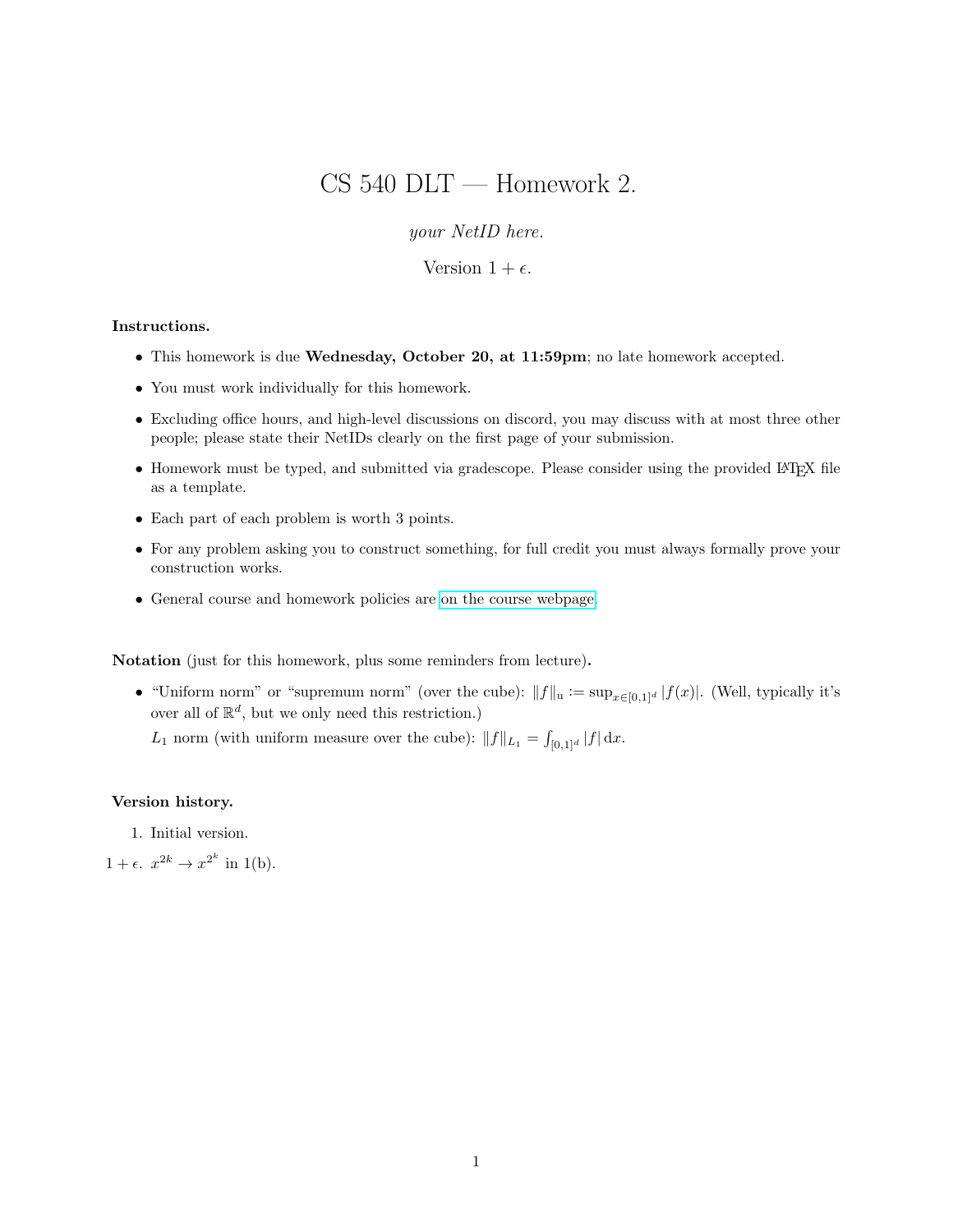## 1. Miscellaneous short questions.

The first two parts are approximation theory questions.

(a) Use Lemma 2.1 and Lemma 5.5 from the typed notes to prove the following constructive, deep network universal approximation theorem: for any continuous function  $g : \mathbb{R}^d \to \mathbb{R}$  and any  $\epsilon > 0$ , there exists a ReLU network  $f: \mathbb{R}^d \to \mathbb{R}$  of depth  $\mathcal{O}(d \ln(2^d/\epsilon))$  and unbounded width such that  $||f - g||_u \leq \epsilon$ . Anti-hint. You must use Lemmas 2.1 and 5.5 to receive points; invoking a universal approximation result from the lecture notes will receive 0 points.

Remark. As mentioned in lecture, Lemma 5.5 is neat because it gives us a way to localize and thus get uniform norm control, something we couldn't do in Theorem 2.1.

(b) Prove that for any positive integer k and any real  $\epsilon > 0$ , there exists a ReLU network  $h : \mathbb{R} \to \mathbb{R}$  of width  $\mathcal{O}(1)$  and depth  $\mathcal{O}(k^2 \ln(1/\epsilon))$  satisfying  $\sup_{x \in [0,1]} |h(x) - x^{2^k}| \leq \epsilon$ .

Hint. Use Theorem 5.2 from the typed lecture notes; if stuck, see some of the proofs in section 5.4 (although afaik nothing there is adequate to solve this directly).

In the remaining parts of the problem, let  $S \subseteq \mathbb{R}^d$  be a subspace, let  $\Pi_S$  denote orthogonal projection onto S (thus  $\Pi_S$  can be written as  $VV^{\dagger}$  for some orthonormal matrix  $V \in \mathbb{R}^{d \times k}$ , where  $k \leq d$ ), suppose  $\widehat{\mathcal{R}}$ is  $\beta$ -smooth and convex, and consider the *projected gradient iterates* 

$$
w_0 \in S
$$
,  $w_{i+1} := \Pi_S \left( w_i - \frac{1}{\beta} \nabla \widehat{\mathcal{R}}(w_i) \right)$ .

Please use just what was proved in lecture and linear algebra to prove the following statements, rather than concepts from convexity which we did not cover.

(c) Show that we still have a smoothness inequality as in section 7.1.1 of the typed notes:

$$
\widehat{\mathcal{R}}(w_{i+1}) \leq \widehat{\mathcal{R}}(w_i) - \frac{1}{2\beta} ||\Pi_S(\nabla \widehat{\mathcal{R}}(w_i))||^2.
$$

(d) Prove that Theorem 7.3 still holds: for any  $z \in S$ ,

$$
\widehat{\mathcal{R}}(w_t) - \widehat{\mathcal{R}}(z) \leq \frac{\beta}{2t} \left( \|w_0 - z\|^2 - \|w_t - z\|^2 \right).
$$

Remark. These two parts hold more generally (than for subspaces), but we didn't discuss convex sets and convexity in enough detail to grant easy proofs. Thus, please just use lecture material and linear algebra.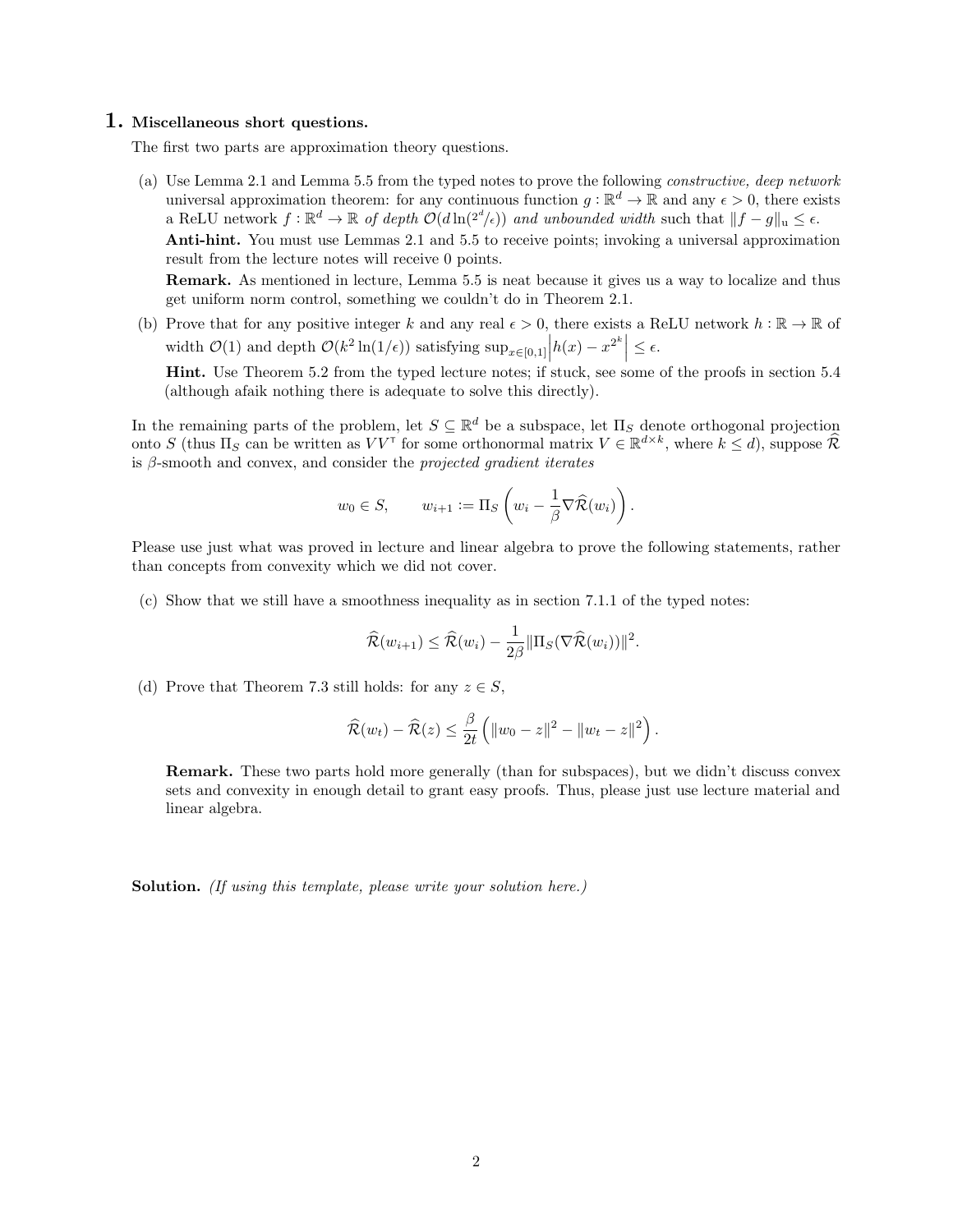# 2. Triangle counting.

Recall the proof technique from the "benefits of depth" lectures, which allows us to say that shallow networks can not approximate deep networks in the  $\|\cdot\|_{L_1}$  metric, where  $\|h\|_{L_1} = \int_0^1 |h(x)| dx$ . The functions in this problem are strictly univariate.

(a) Let  $g_n$  denote a 1-nearest-neighbor predictor over some set of points  $((x_i, y_i))_{i=1}^n$ , with  $x_i \in \mathbb{R}$  and  $y_i \in \mathbb{R}$ ; to predict on a new point  $x, g_n(x) = y_i$  where  $|x - x_i| = \min_j |x - x_j|$ .

Prove that for every  $L \ge 10$ , there exists a ReLU network  $f : \mathbb{R} \to \mathbb{R}$  with  $\le 10L$  layers and width  $\leq 10$  such that for the 1-nearest-neighbor predictor given by any set of  $n \leq 2^L$  points  $((x_i, y_i))_{i=1}^n$ , then  $||f - g_n|| \ge 1/100$ .

Hint / proof sketch from lecture. We only skimmed this in lecture, so here's the idea. Use  $f(x) = \Delta^{3L}(x)$  (so that we meet the width and depth requirements). This function consists of  $2^{3L-1}$ isosceles triangles of width  $1/2^{3L-1}$  and height 1. We need to lower bound the area between f and  $g_n$ . We've described the graph of f, but how does the graph of  $g_n$  look? Is there some easy way to argue that  $g_n$  can not possibly approximate  $f$ ?

(b) In class, we mentioned that the various universal approximation results must use something like compact sets. Let's make this rigorous.

Prove that for any  $f : \mathbb{R} \to \mathbb{R}$  computed by a ReLU network of any width and depth, there exist (countably) infinitely many reals  $(a_i)_{i=1}^{\infty}$  so that f does not approximate sin along each (disjoint!) interval  $[a_i, a_i + \pi]$ :

$$
\inf_{i} \int_{a_i}^{a_i + \pi} |f(x) - \sin(x)| dx \ge \frac{\pi}{2}.
$$

Remark. Note that we do not include a ReLU in the last layer, as usual. In this particular problem, if we had included one, you could have used negative  $a_i$  for a lame solution.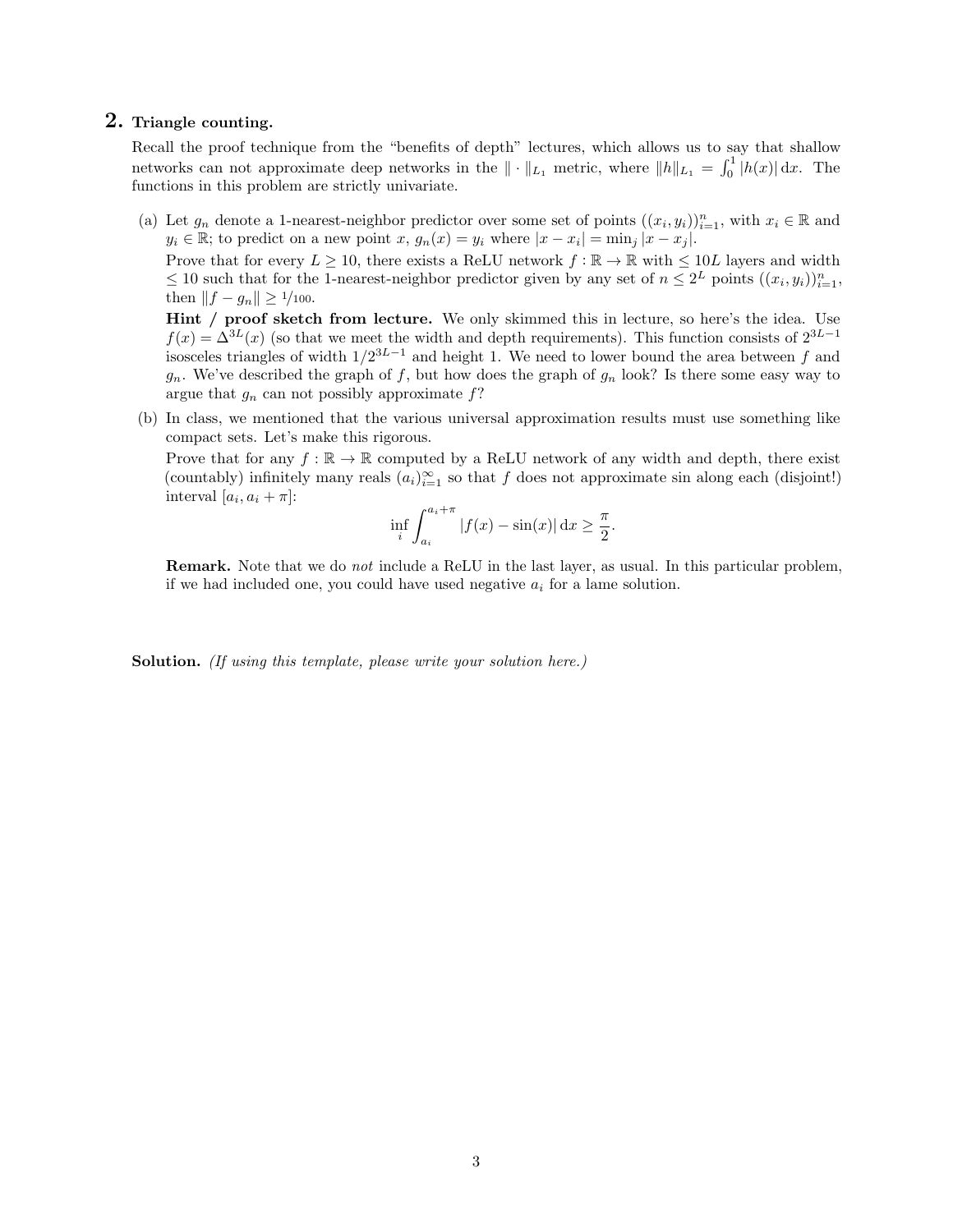# 3. Automatic regularization property of GD.

In lecture, we'll use the margin maximization perspective to show that gradient descent can sometimes choose minimum norm solutions. If instead we are content with merely showing a low norm property, then in fact we've provided enough machinery in just the convex optimization lectures (section 7 of the typed notes).

Suppose  $\widehat{\mathcal{R}}$  is β-smooth and convex, let  $w_0$  be arbitrary, and let  $(w_t)_{t\geq0}$  denote the sequence given by gradient descent with step size  $1/\beta$ . Define two related sequences:

$$
u_t := \arg\min\left\{ \|z - w_0\| : z \in \mathbb{R}^p, \widehat{\mathcal{R}}(z) \le \widehat{\mathcal{R}}(w_t) \right\}, \qquad t \ge 0,
$$
  

$$
v_t := \arg\min\left\{ \widehat{\mathcal{R}}(z) : z \in \mathbb{R}^p, \|z - w_0\| \le \|w_t - w_0\| \right\}, \qquad t \ge 0.
$$

At an intuitive level, these sequences seem "explicitly regularized" when compared with the gradient descent path, and one might expect them to have much smaller norms.

Prove that in fact the gradient descent path has nearly the same regularization level automatically: show that for all  $t \geq 1$ ,

$$
||w_t - w_0|| \le 2 \min \{ ||u_t - w_0||, ||v_t - w_0|| \}.
$$